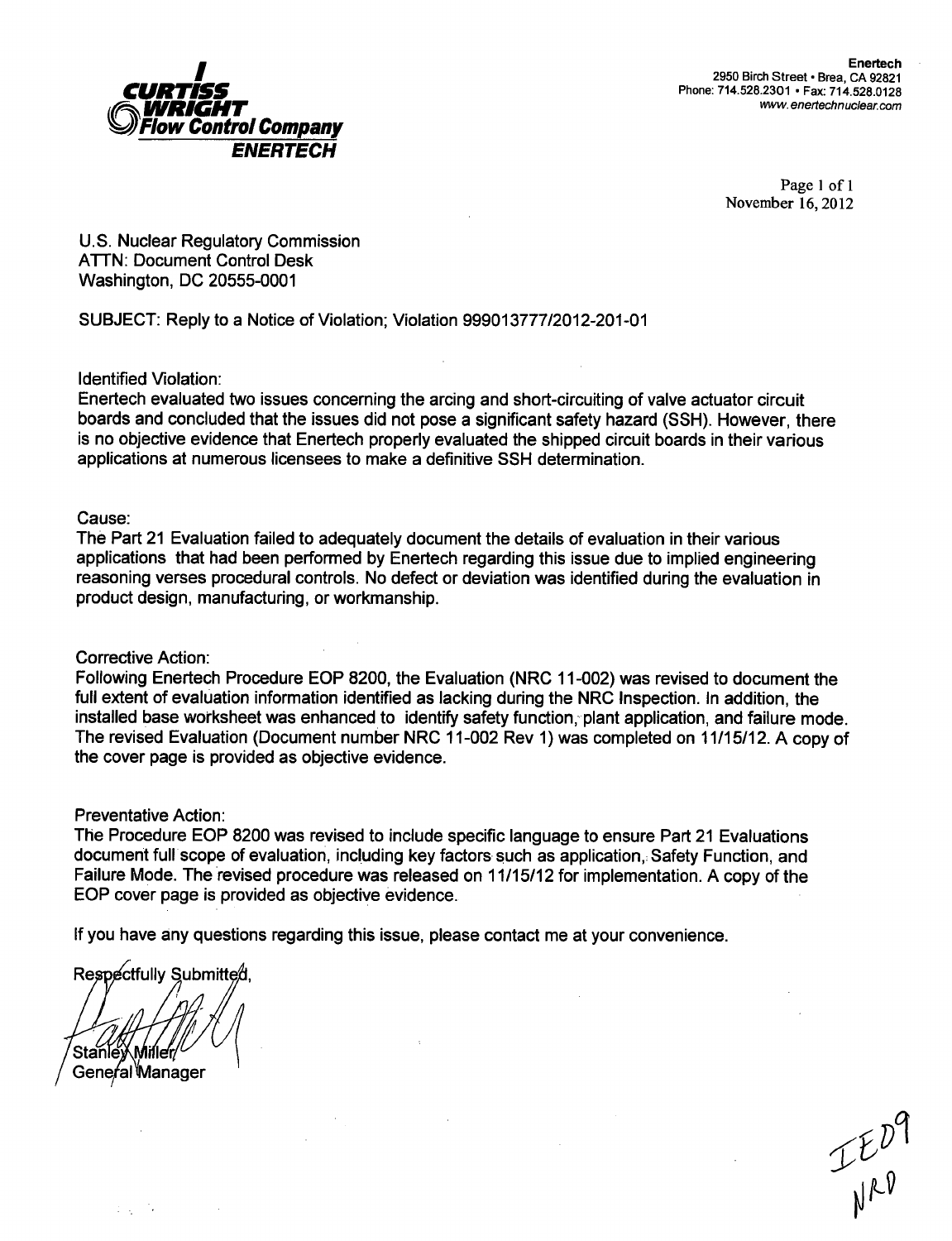THE DATA PROVIDED HEREIN IS PROPRIETARY DATA AND IS THE PROPERTY OF ENERTECH, A BUSINESS UNIT OF CUR7ISS-WRIGHT FLOW CONTROL COMPANY. THIS DATA SHALL NOT BE DISCLOSED IN WHOLE OR IN PART FOR ANY PURPOSE OTHER THAN FOR EVALUATION BY THE RECIPIENT, HIS EMPLOYEES OR HIS CLIENTS. THE RECIPIENT SHALL HAVE THE RIGHT<br>TO DUPLICATE, USE OR DISCLOSE THIS DATA FOR THE SOLE PURPOSE OF WRITTEN CONSENT OF ENERTECH.



2950 Birch Street, Brea, CA 92821 U.S.A. Phone: 714.528.2301 Fax: 714.528.0128 **1**

REV.

**10CFR PART 21 EVALUATION OF ENERTECH** *ENERTECH* GENERATION II SERVO BOARD INSTALLATION

# 10CFR PART 21 EVALUATION

OF

# ENERTECH GENERATION H SERVO BOARD INSTALLATION (WASHERS)

# ENERTECH PART 21 EVALUATION 11-002

 $\mathcal{H}$ Prepared by:

Checked by:

Approved by:

<u> Toreu Le 2012</u> *d/* Date

 $202$ Date

 $11/15/12$ **Date**